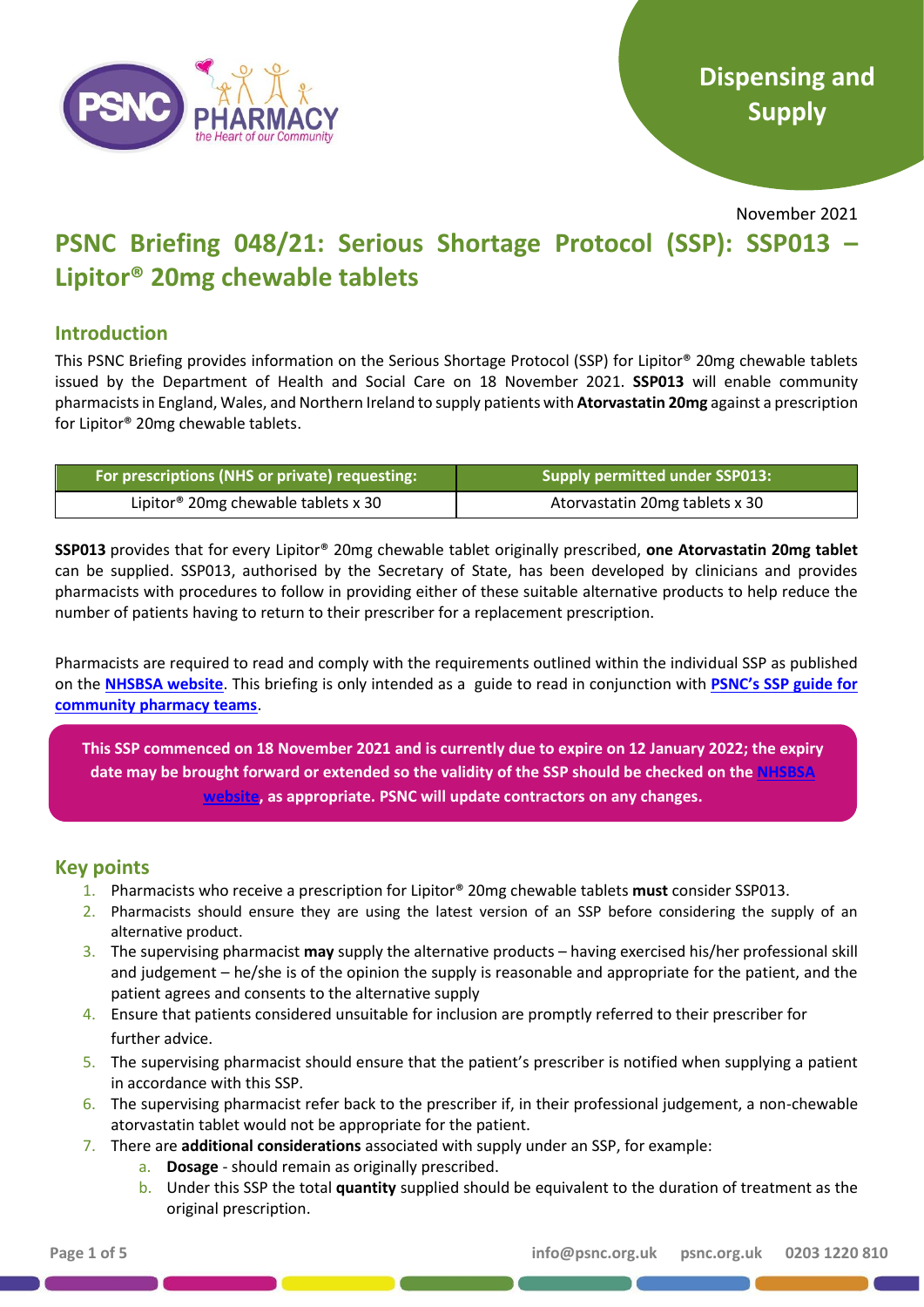

- c. **Labelling** should include 'supplied against SSP number [state number]';
- d. **Claiming/endorsement** see additional endorsement guidance below;
- e. **Record-keeping** the alternative supply should be recorded on the PMR/as per your usual SOP;
- f. GP notification is not required for these SSPs but may be professionally/clinically appropriate in certain cases;
- g. **Patient consent/agreement** if a patient declines the alternative under an SSP you should advise them to return to the prescriber; and
- h. All prescriptions in England, Wales and Northern Ireland are covered under these SSPs, including hospital and private prescriptions.

## **Endorsements**

To ensure correct payments (fees and reimbursement) for any supplies made against this SSP, the contractor must endorse the prescription form, EPS Token or Electronic Reimbursement Endorsement Message (EREM) as per Clause 9, Part II of the Drug Tariff. **When supplying in accordance with these SSPs, contractors should refer to the updated endorsement guidance for each SSP available on [NHSBSA's SSP page.](https://www.nhsbsa.nhs.uk/pharmacies-gp-practices-and-appliance-contractors/serious-shortage-protocols-ssps)**

Please see below the required endorsements for this SSP:

- **'SSP 013' or 'NCSO'** to indicate that the supply was made in accordance with an SSP. For endorsement purposes, SSP013 should be endorsed as SSP 013. Pharmacist can refer to PSNC's article on 28 July regardin[g how](https://psnc.org.uk/our-news/contractor-notice-ssp-endorsement-errors-2/)  [to properly endorse using EPS.](https://psnc.org.uk/our-news/contractor-notice-ssp-endorsement-errors-2/) (**Note.** A transition period (1 June 2021 – 31 January 2022) has been agreed to enable use of the existing 'NCSO' endorsement until the end of January. During the transition period, the NHSBSA will accept either the new 'SSP' or existing 'NCSO' endorsement for any SSP claims submitted using electronic prescriptions, EPS tokens of FP10 paper prescriptions.)
- **Details of replacement product supplied in accordance with the SSP where applicable** (drug name, strength, formulation)
- **Quantity of replacement product supplied.**

**See below worked endorsement example for a supply made under SSP013 on paper prescription or EPS Token**:

| Prescription<br>for                                   | Pharmacy<br>contractor<br>supplied under<br><b>SSP013</b> | <b>Endorsement example</b> |                                                                              |
|-------------------------------------------------------|-----------------------------------------------------------|----------------------------|------------------------------------------------------------------------------|
| Lipitor <sup>®</sup> 20mg<br>chewable<br>tablets x 30 | Atorvastatin 20mg<br>tablets x 30                         | <b>SSP 013</b>             | Lipitor <sup>®</sup> 20mg chewable tablets<br>30 tablets<br>One tablet daily |

If the contractor chooses to endorse the EPS Token instead of the EREM, then they will need to indicate on the EREM either "ND" or "Not dispensed" and then proceed with the endorsement on the EPS Token. Please see below the required endorsements for this SSP.

SSP endorsed FP10 paper prescriptions and EPS Tokens must be placed at the front of the red separator (preferably tied with an elastic band) when submitted to the NHSBSA for processing. **DO NOT** place SSP-endorsed Tokens with other Tokens submitted as part of usual end of month submission process (Tokens with paid and exempt status declaration except for age-exempt patients).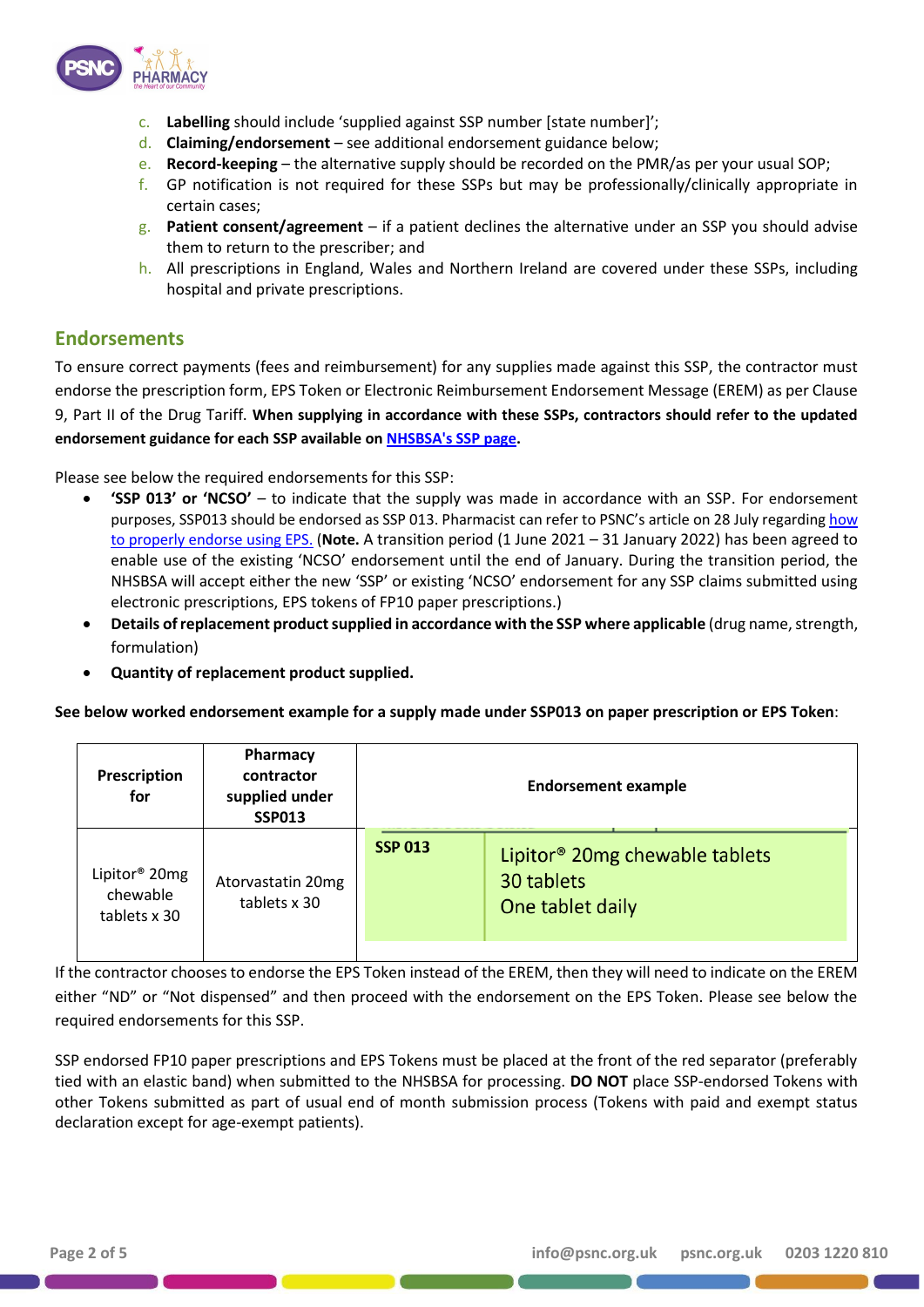

#### **See below worked endorsement example for a supply made under SSP013 on electronic prescription:**

Where '**SSP' endorsement functionality is available** on the dispensing system the contractor must select SSP, select the appropriate pack in the system and input/endorse the three-digit reference number.

| <b>Prescription for</b>                    | Pharmacy contractor supplies and selects in<br>system pack of | <b>Endorsement example</b> |
|--------------------------------------------|---------------------------------------------------------------|----------------------------|
| Atorvastatin 20mg chewable<br>tablets x 30 | Atorvastatin 20mg tablets x 30                                | SSP 013                    |

Where '**SSP' endorsement functionality is NOT available** on the dispensing system, but the contractor is able to use the 'NCSO' functionality for SSPs then endorse 'NCSO' and supply the additional information as detailed in the table below. Note: there should be no spaces in between the wording for the endorsement options as outlined in the table below

| <b>Prescription for</b>                    | supplied<br><b>Pharmacy contractor</b> | <b>Endorsement example</b> |
|--------------------------------------------|----------------------------------------|----------------------------|
| Atorvastatin 20mg chewable<br>tablets x 30 | Atorvastatin 20mg tablets x 30         | <b>NCSO</b>                |

See our [PSNC Briefing 011/21: Serious Shortage Protocols \(SSPs\) updated endorsing](https://psnc.org.uk/wp-content/uploads/2021/05/PSNC-Briefing-011.21-Serious-Shortage-Protocols-SSPs-updated-endorsing-guidance.pdf) for the full endorsement guidance.

## **Record keeping**

There is no separate formal declaration required of monthly SSP claims submitted on the FP34C submission document or via the digital submission form using Manage Your Service (MYS). Contractors are advised to keep a record of all monthly SSP claims submitted for payment (including any 'SSP'/'NCSO'-endorsed paper prescriptions, Tokens and electronic claim messages) for reconciliation against the Schedule of Payments.

## **Prescription charges**

For each item, only **one** prescription charge will be applicable for patients who are not exempt from prescription charges. The only circumstance in which patients would not have to pay for a prescription charge is where an SSP requires a lower quantity to be supplied. Please note that the SSP for Lipitor® 20mg chewable tablet does not allow for a lower quantity to be supplied, so patients who pay for their prescriptions will continue to pay prescription charges.

## **Reimbursement and remuneration**

Reimbursement is for the medicine supplied in accordance with the SSP and not the originally prescribed medicine i.e. in this instance contractors will be reimbursed the Drug Tariff Part VIIIA reimbursement price for Atorvastatin 20mg tablets. The reimbursement price will account for VAT payment. Supply in accordance with the SSP will result in the following fees being paid to the contractor:

- One Single Activity fee (currently £1.29)
- One SSP fee (£5.35)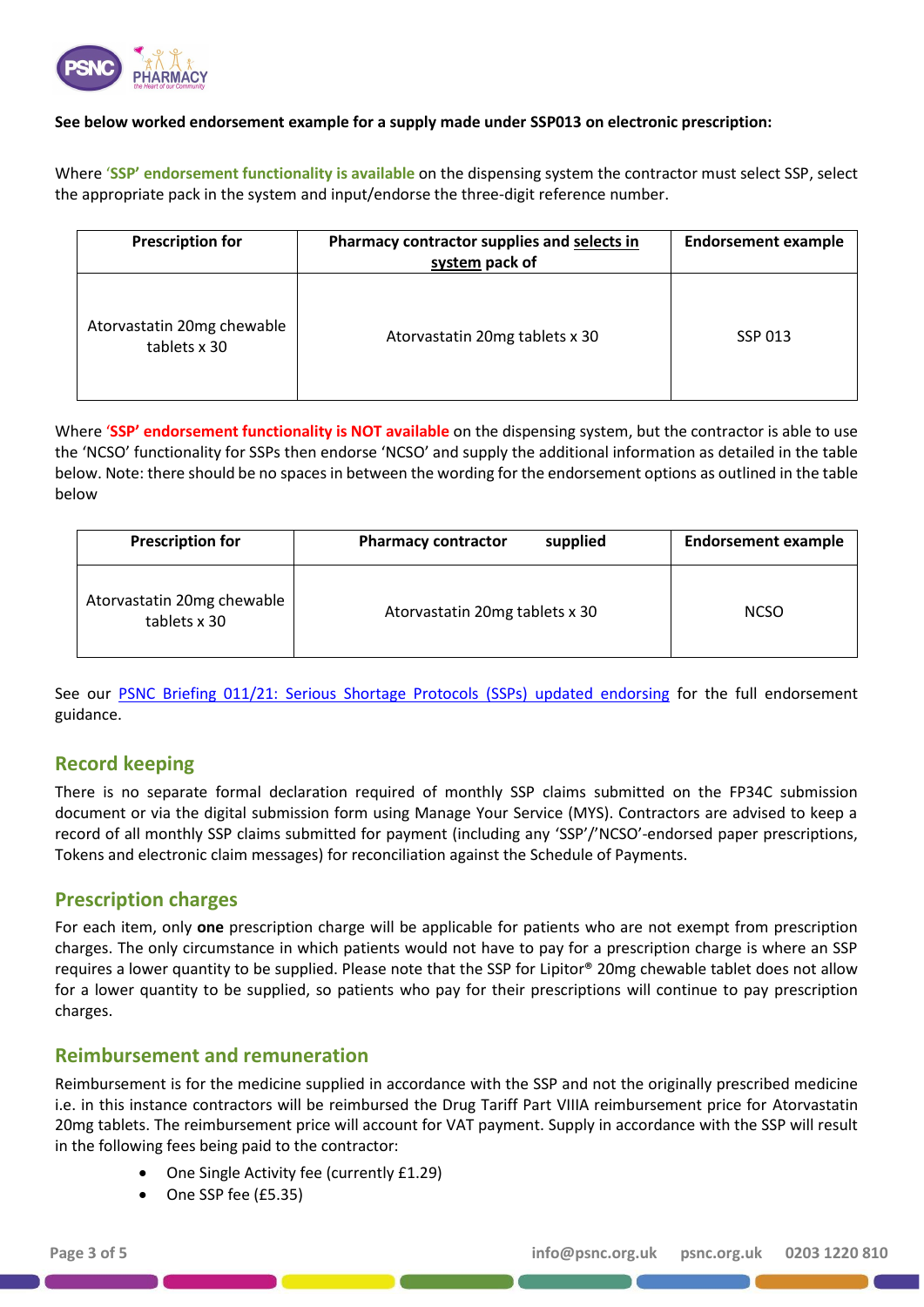

# **What to do if you believe you have not been paid accurately for SSP claims submitted**

Where pharmacy teams have correctly endorsed and submitted a claim for an SSP but the Schedule of Payment does not indicate the correct number of SSP fees expected, contractors are advised to check their **[Prescription Item](https://www.nhsbsa.nhs.uk/information-services-portal-isp)  [reports](https://www.nhsbsa.nhs.uk/information-services-portal-isp)** to identify which of the SSP claims were successfully processed by the NHSBSA. If the reasons for any nonpayment of SSPs cannot be established, contractors are advised to contact NHSBSA Prescription Services team on 0300 330 349 or email **[nhsbsa.prescriptionservices@nhsbsa.nhs.uk](mailto:nhsbsa.prescriptionservices@nhsbsa.nhs.uk)**.

If contractors are confident that payment for any SSPs claimed has been incorrectly calculated by NHSBSA, a bundle **[re-check request](https://www.nhsbsa.nhs.uk/pharmacies-gp-practices-and-appliance-contractors/drug-tariff/drug-tariff-part-xiv)** can be submitted. If the issue remains unresolved, contractors should contact PSNC's Dispensing and Supply Team on 0203 1220 810 or email **[info@psnc.org.uk](mailto:info@psnc.org.uk)** for further advice.

## **Top Tips**

- NHSBSA advise that contractor SSP claims should be clear and unambiguous and follow the protocol guidelines – NHSBSA processing staff must be able to determine what has been supplied.
- Ensure that the dispensed notification messages for all EPS SSP claims are submitted on time each month and before the expiry date of the SSP. View our **[SSP submission reminder](https://psnc.org.uk/our-news/contractor-notice-ssp-submission-reminder/)** to ensure your SSP claims are appropriately submitted to NHSBSA for reimbursement.
- Provided that supplies are made within the expiry date of the SSP013, any SSP claims will continue to be accepted for up to three calendar months after expiry or withdrawal of the SSP. For example, SSP for Lipitor® 20mg chewable tablets, which is due to expire on **12 January 2022**, the NHSBSA would look for the 'SSP'/'NCSO' endorsement in the November batch (submitted by 5 December) right up to the January batch (submitted by the 5 February). Please note that **SSPs cannot be supplied past the period of SSP validity**. Any other items on the same prescription form (including any items that are owing) can continue to be dispensed as usual but must be submitted for payment within three months of expiry of the SSP.
- Pharmacy teams are advised to submit SSP claims using the EPS Token if the PMR systems do not support/capture all the SSP endorsement requirements for a valid 'SSP'/'NCSO' claim.
- If using the EPS Token to submit SSP claims, remember need to indicate on the EREM or electronic claim message either "ND" or "Not dispensed" and then proceed with the endorsement on the EPS Token to avoid double-claiming.
- Where available, use the claim amend facility on your PMR system to rectify any incorrect EPS claims already submitted within a calendar month.
- Check that the correct number of patient charges are collected and declared on the end of month FP34C submission form.
- Any paper prescriptions or Tokens with SSP claims need to be placed in a red separator (and kept separate from other Tokens for non-payment i.e. with paid/exempt status).
- Pharmacy contractors are advised to keep a record of all SSP claims submitted each month to reconcile against the Schedule of Payments.
- For guidance on SSPs in Wales, click **[here](http://www.cpwales.org.uk/getattachment/Dispensing-and-supply/Medicines-Shortages/SSP-NHS-Wales-Operational-Guidance-2019.pdf.aspx?lang=en-GB)**.
- For guidance on SSPs in Northern Ireland, click **[here](https://www.communitypharmacyni.co.uk/2019/11/ssp-guidance-issued/)**.

## **SSP FAQs**

#### **Q. How can I check if I have been correctly paid for any supplies made under SSPs?**

**A.** The total of any SSP fees paid will appear on your monthly Schedule of Payment under 'SSP Remuneration (SSP fees)'. The 'SSP reimbursement' field will indicate the total VAT element only applicable to any supplies made under SSPs. Contractors are strongly advised to keep a monthly record of all supplies made against SSPs to reconcile against the Schedule of Payments.